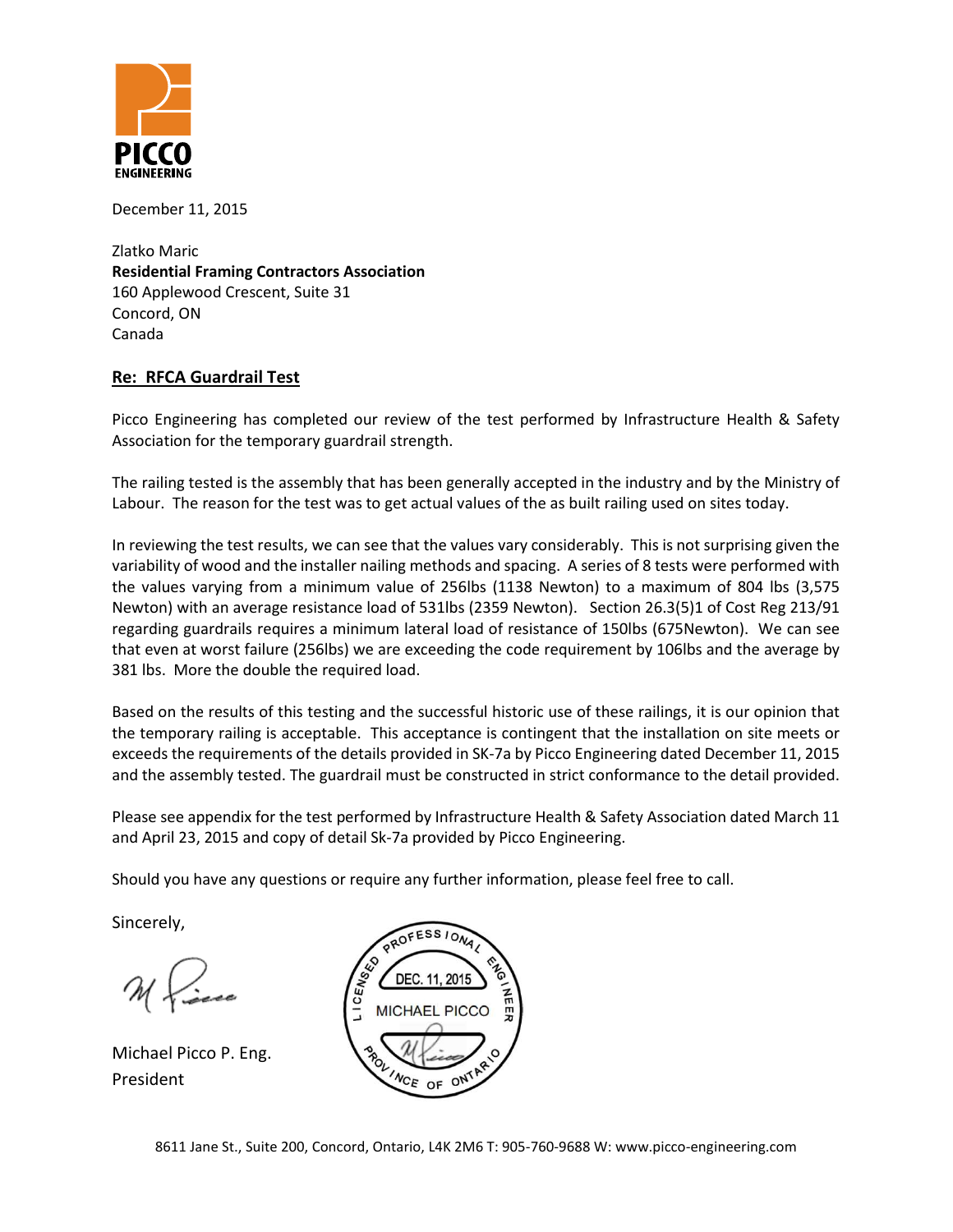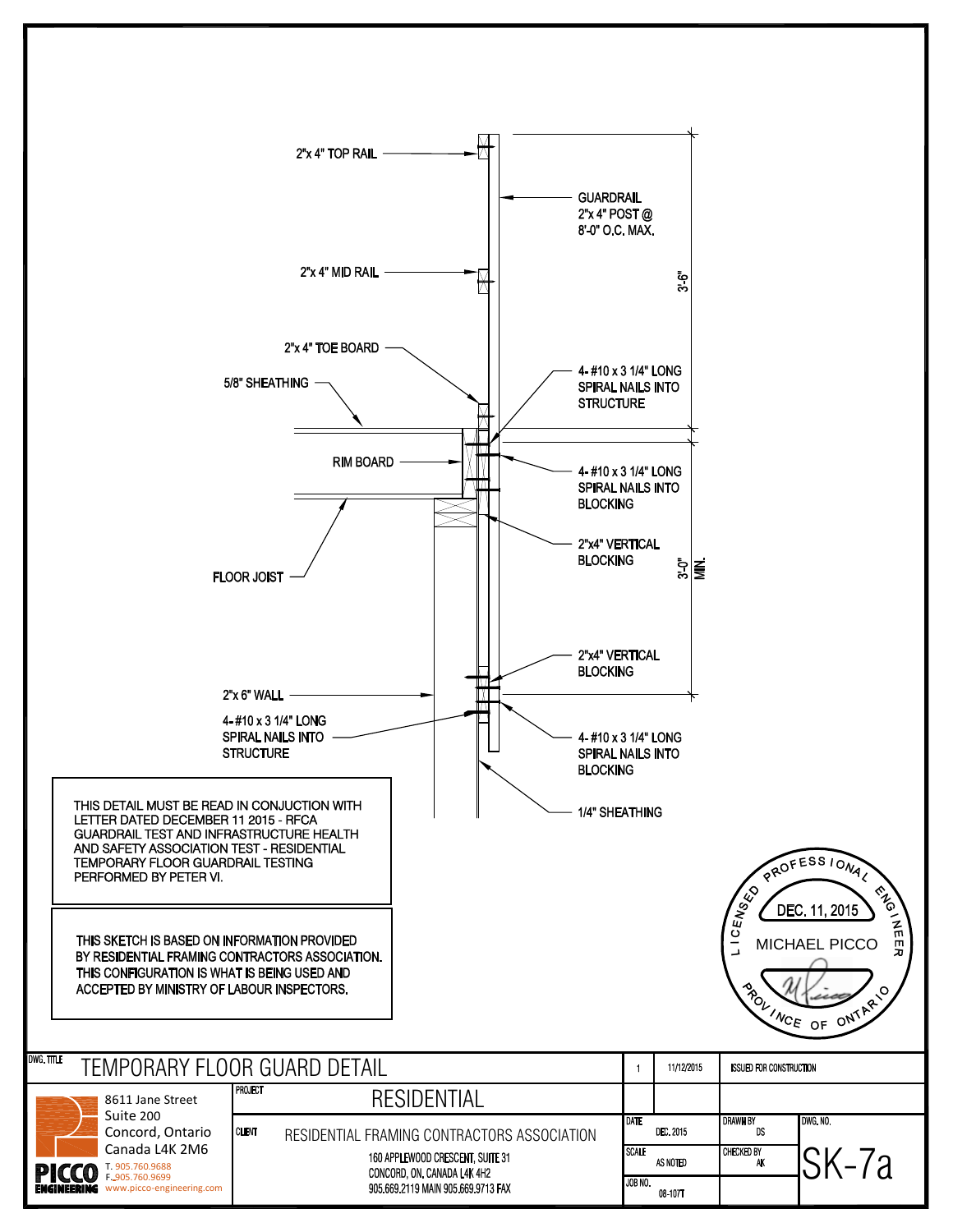

# **Residential Temporary Floor Guardrail Testing**

- Peter Vi, email: pvi@ihsa.ca -

#### **Purpose**

To determine the maximum strength of Picco Engineering'sguardrail design fastened using spiral nails. See Appendix A for detail sketch of the temporary floor guardrail design.

## **Procedure**

A temporary floor guardrail system was assembled onto the outside walls of a framed house at LIUNA Local 183. The guardrail system was assembled on one corner of the house; expanding eight feet on each side of the corner (see Figure 1). The guardrail was assembled according to Picco Engineering's design by two Local 183 instructors with over 30 years of industry experience. Four spiral nails were used to fasten the guardrail posts instead of three nails as indicated by the Picco Engineering designed (Figure 2).All tests were applied at the second post next to the corner end of the guardrail system.

To apply pulling loads against the outside end of the guardrail system, a chain hoist was attached to a beam, and a line was fixed to the mid-point of the top- and mid-rail of the guardrail post (see Figure 3).To measure the instantaneous and peak forces applied to the guardrail system, a 5000 lb force cell was attached horizontally between the chain hoist and the guardrail post (see Figure 4). The peak force was used to indicate the maximum force of the guardrail system before the attachment points failed such as visibly damage or pull-out of the nail attachment points.

## **Results**

Four guardrail post tests were conducted on March 11, 2015. The maximum forces before the guardrail failed were measured and the results are summarized on Table 1. In all four tests, the top rail pulled out first, follow by the mid-rail (see Figure 5). The attachment point at the bottom failed last, and in all cases the 2x4 post broken in half (sees Figure 6).

| <b>Trial Number</b> | Peak Force (lbs) |  |
|---------------------|------------------|--|
| Trial 1             | 481              |  |
| Trail 2             | 804              |  |
| Trail 3             | 642              |  |
| Trail 4             | 663              |  |

Table 1: Peak forces before the guardrail failed.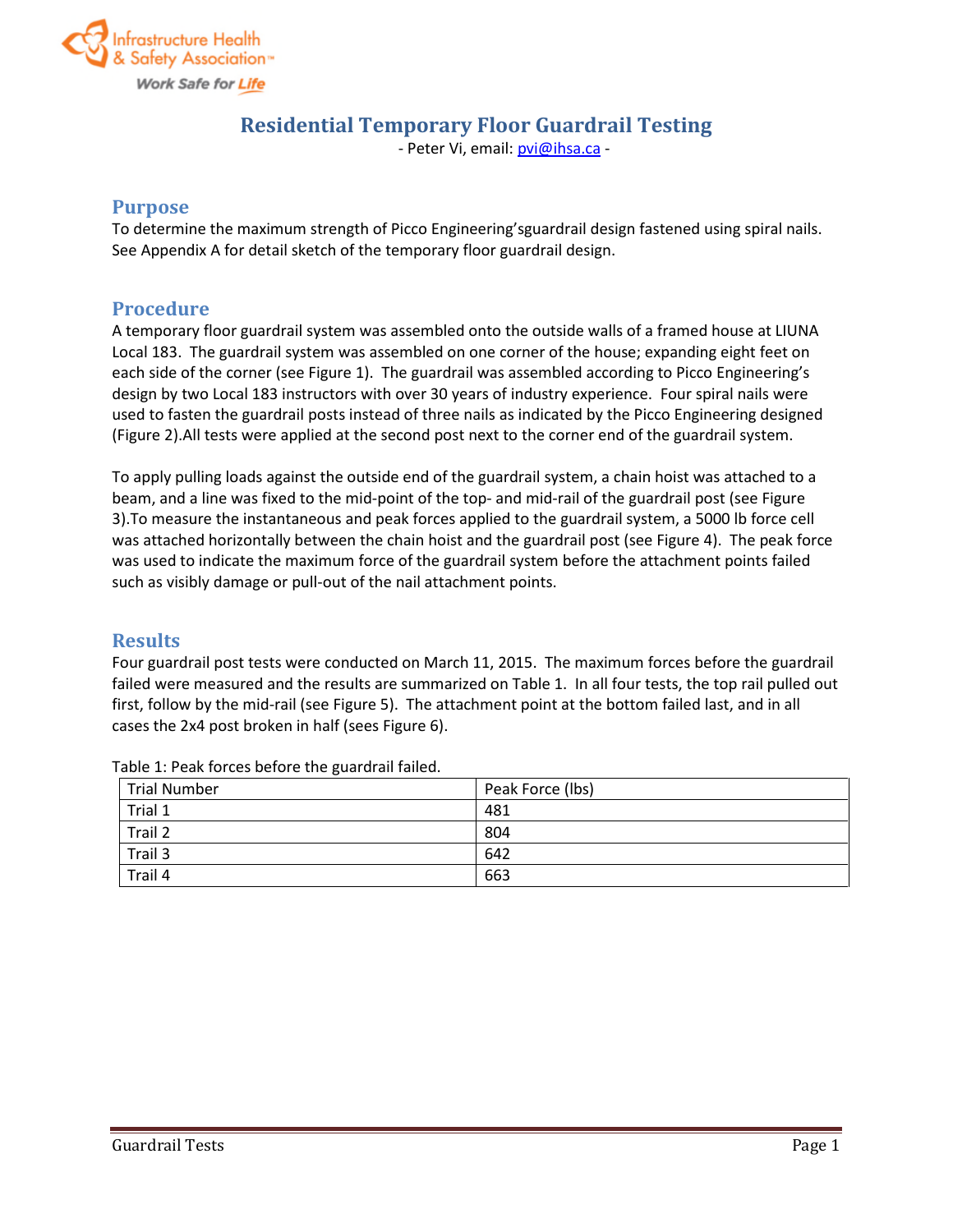



Figure 1: Guardrail setup at Local 183.



Figure 2: Four (4) spiral nails were used to attach the guardrail post to the frame of the house.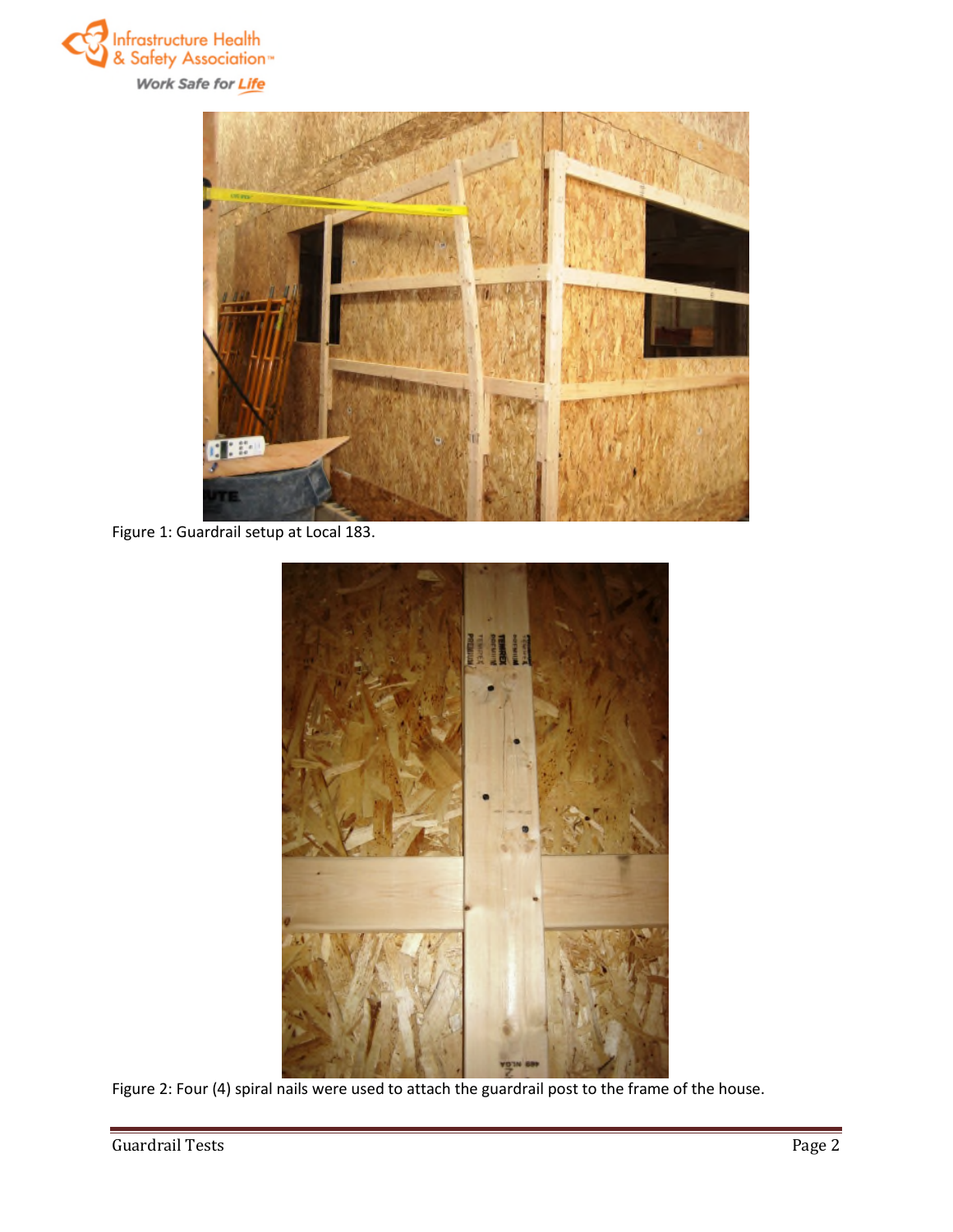



Figure 3: A line was attached to the mid-point of the top- and mid-rail to generate pulling forces on the guardrail.



Figure 4: A 5000 lb force cell was used to measure the peak forces.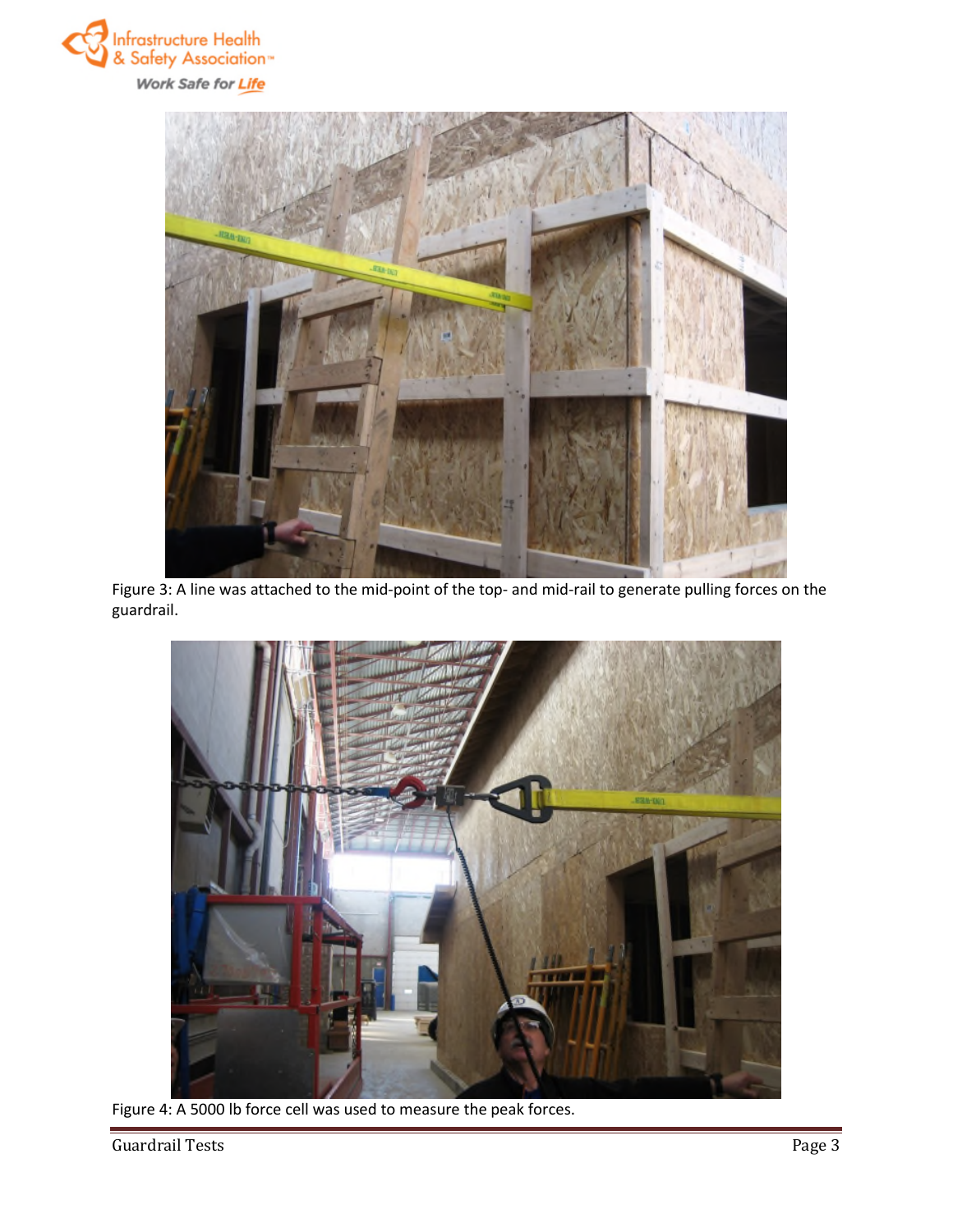



Figure 5: The top rail failed first, follow by the mid-rail.





Figure 6: The bottom attachment point failed last.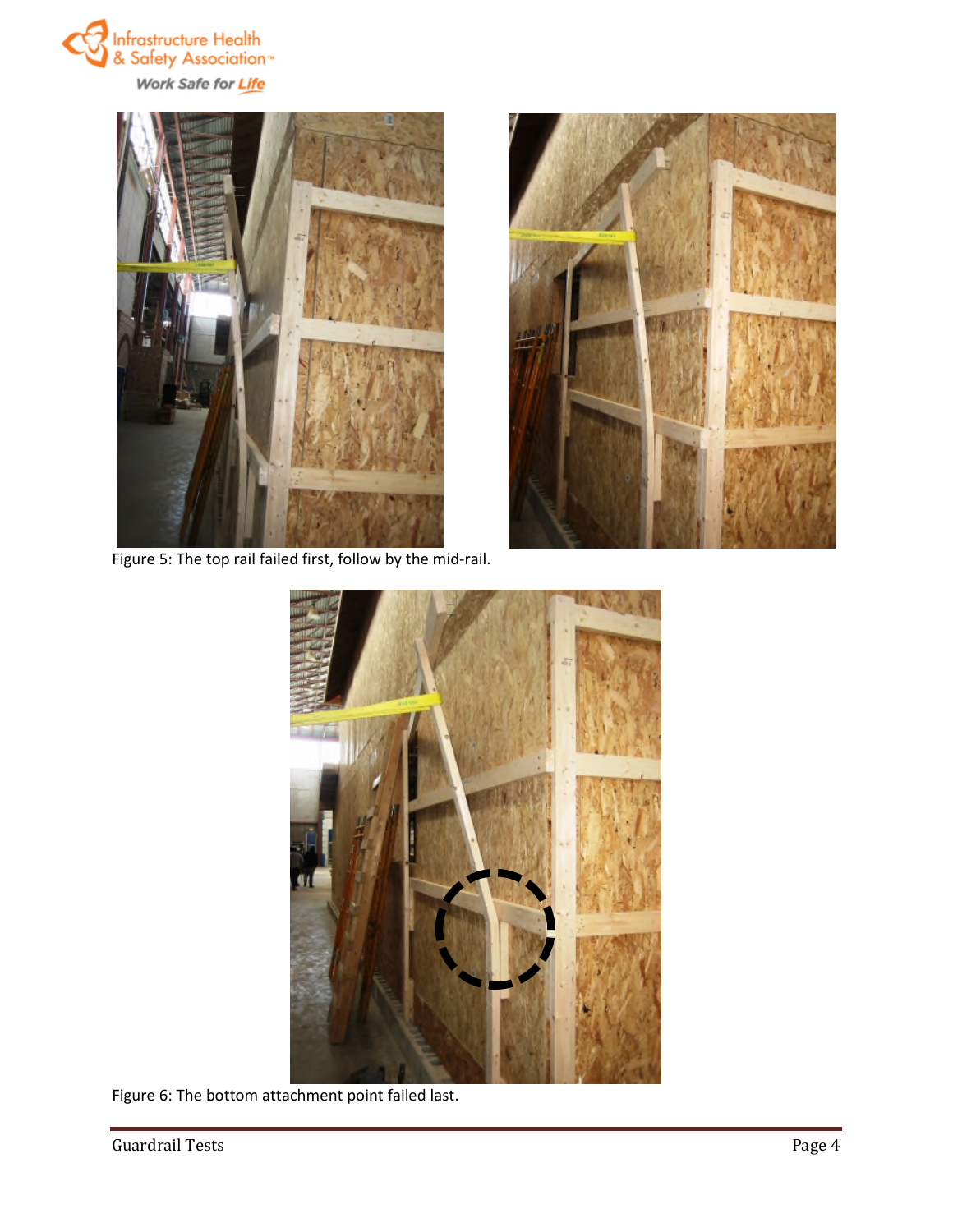

# **Residential Temporary Floor Guardrail Testing**

- Peter Vi, email: pvi@ihsa.ca -

#### **Purpose**

To determine the maximum strength of Picco Engineering'sguardrail design fastened using spiral nails. See Appendix A for detail sketch of the temporary floor guardrail design.

## **Procedure**

A temporary floor guardrail system was assembled onto the outside walls of a framed house at LIUNA Local 183. The guardrail system was assembled on one corner of the house; expanding eight feet on each side of the corner (see Figure 1). The guardrail was assembled according to Picco Engineering's design by two Local 183 instructors with over 30 years of industry experience. Four 3¼ inches spiral nails were used to fasten the guardrail posts instead of three nails as indicated by the Picco Engineering designed (Figure 2).All tests were applied at the mid-point of the top guardrail post next to the corner end of the guardrail system.

To apply pulling loads against the outside end of the guardrail system, a chain hoist was attached to a beam, and a line was fixed to the mid-point of the top guardrail post (see Figure 3).To measure the instantaneous and peak forces applied to the guardrail system, a 5000 lb force cell was attached horizontally between the chain hoist and the guardrail post (see Figure 4). The peak force was used to indicate the maximum force of the guardrail system before the attachment points failed such as visibly damage or pull-out of the nail attachment points.

## **Results**

Four guardrail post tests were conducted on April 23, 2015. The maximum forces before the guardrail failed were measured and the results are summarized on Table 1.One of the tests the nail failed to hold at the base attachment points (see Figure 5) – the post pulled out. The other three tests, the post broke at the attachment point (see Figure 6 and 7).

| <b>Trial Number</b> | Peak Force (lbs) | Comments                                                                                                  |
|---------------------|------------------|-----------------------------------------------------------------------------------------------------------|
| Trial 1             | 306              | Post pulled out of the attachment points - nail failed to<br>hold the post (see Figure 5).                |
| Trail 2             | 256              | Post broke at the bottom attachment point. The lower<br>peak force was due to repeat use of the 2x4 post. |
| Trail 3             | 516              | Post broke at the bottom attachment point.                                                                |
| Trail 4             | 579              | Post broke at the bottom attachment point.                                                                |

Table 1: Peak forces before the guardrail failed.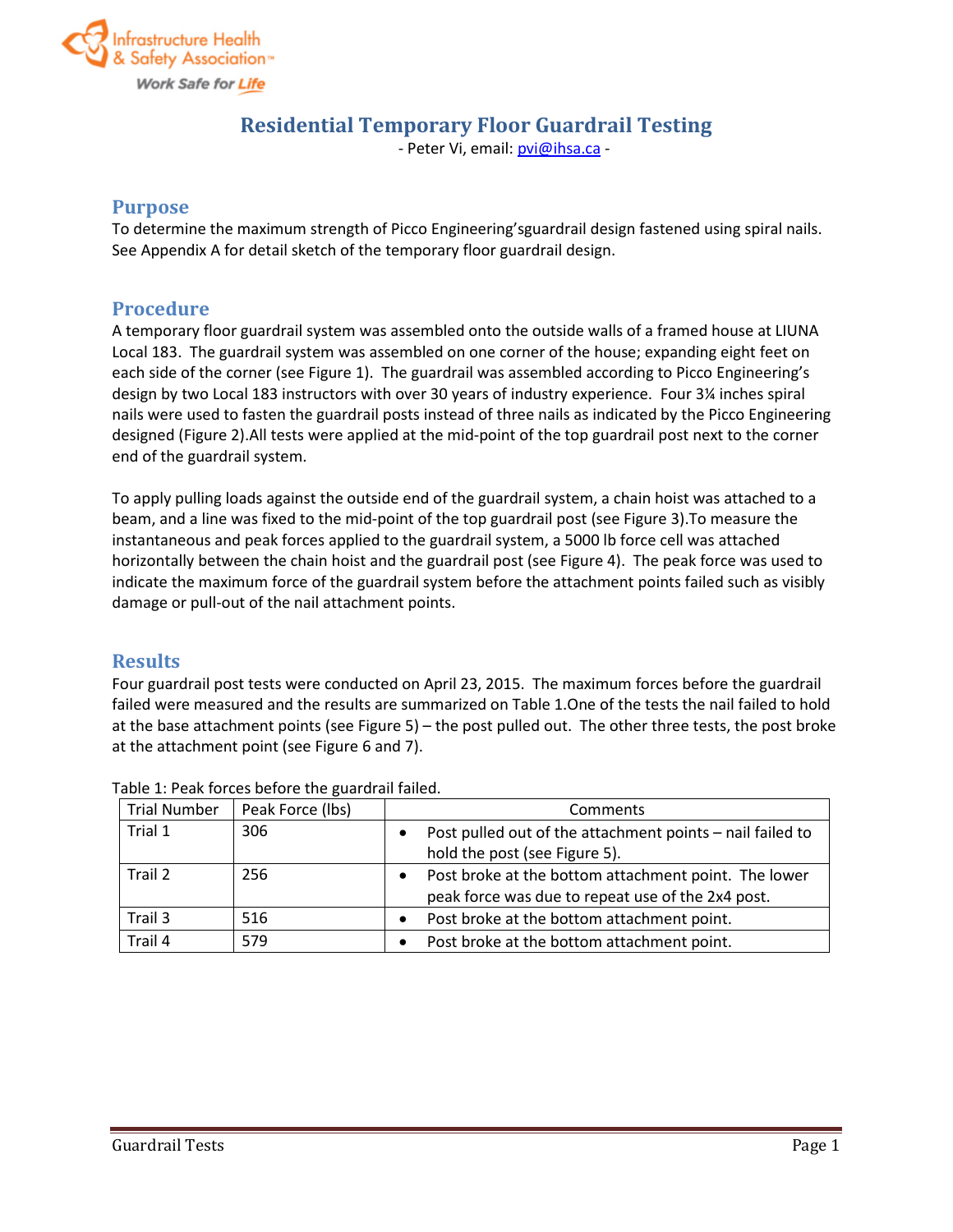



Figure 1: Guardrail setup at Local 183.



Figure 2: Four (4) 3¼ inches spiral nails were used to attach the guardrail post to the frame of the house with foam insulation.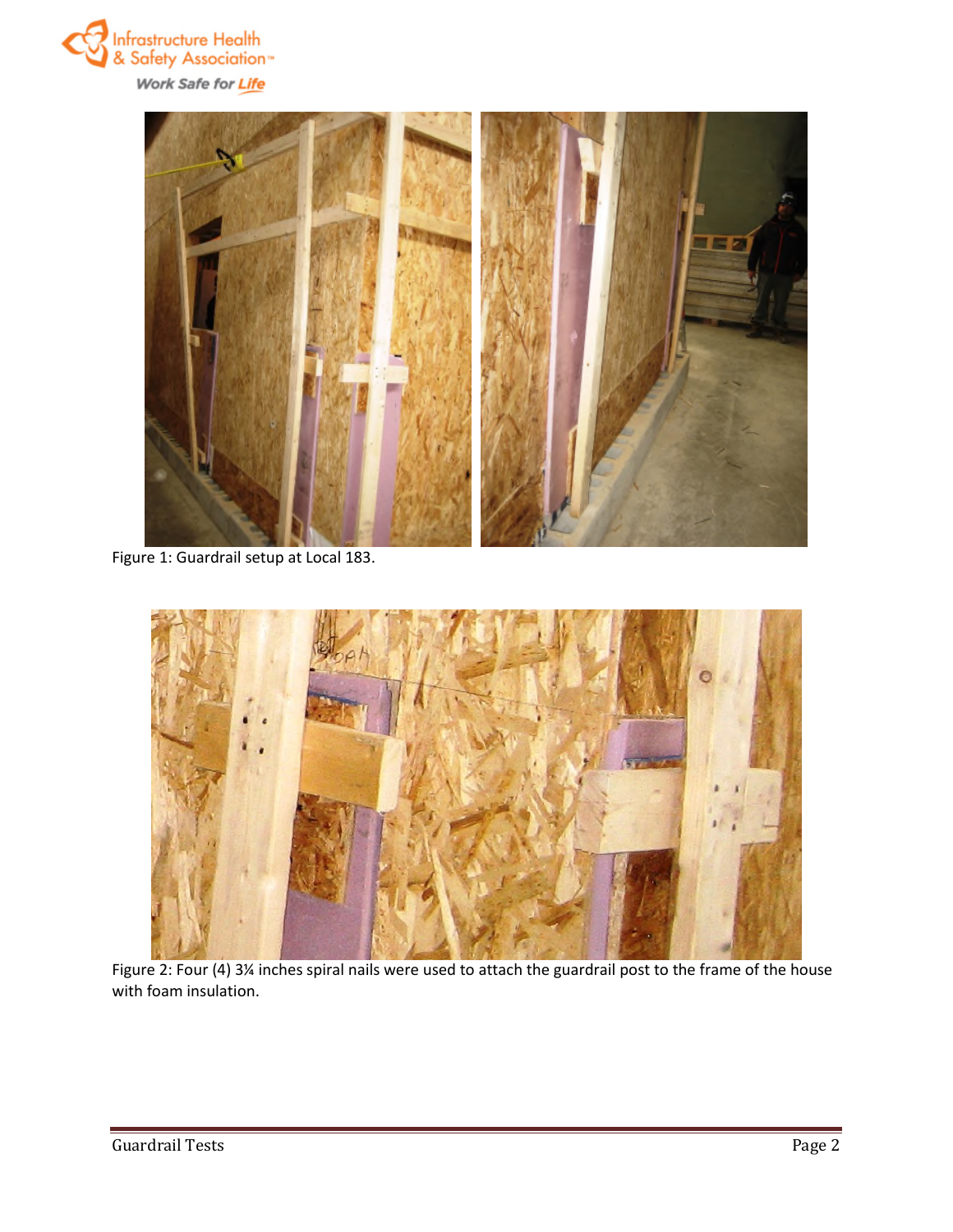



Figure 3: A line was attached to the mid-point of the toprail to generate pulling forces on the guardrail.



Figure 4: A 5000 lb force cell was used to measure the peak forces.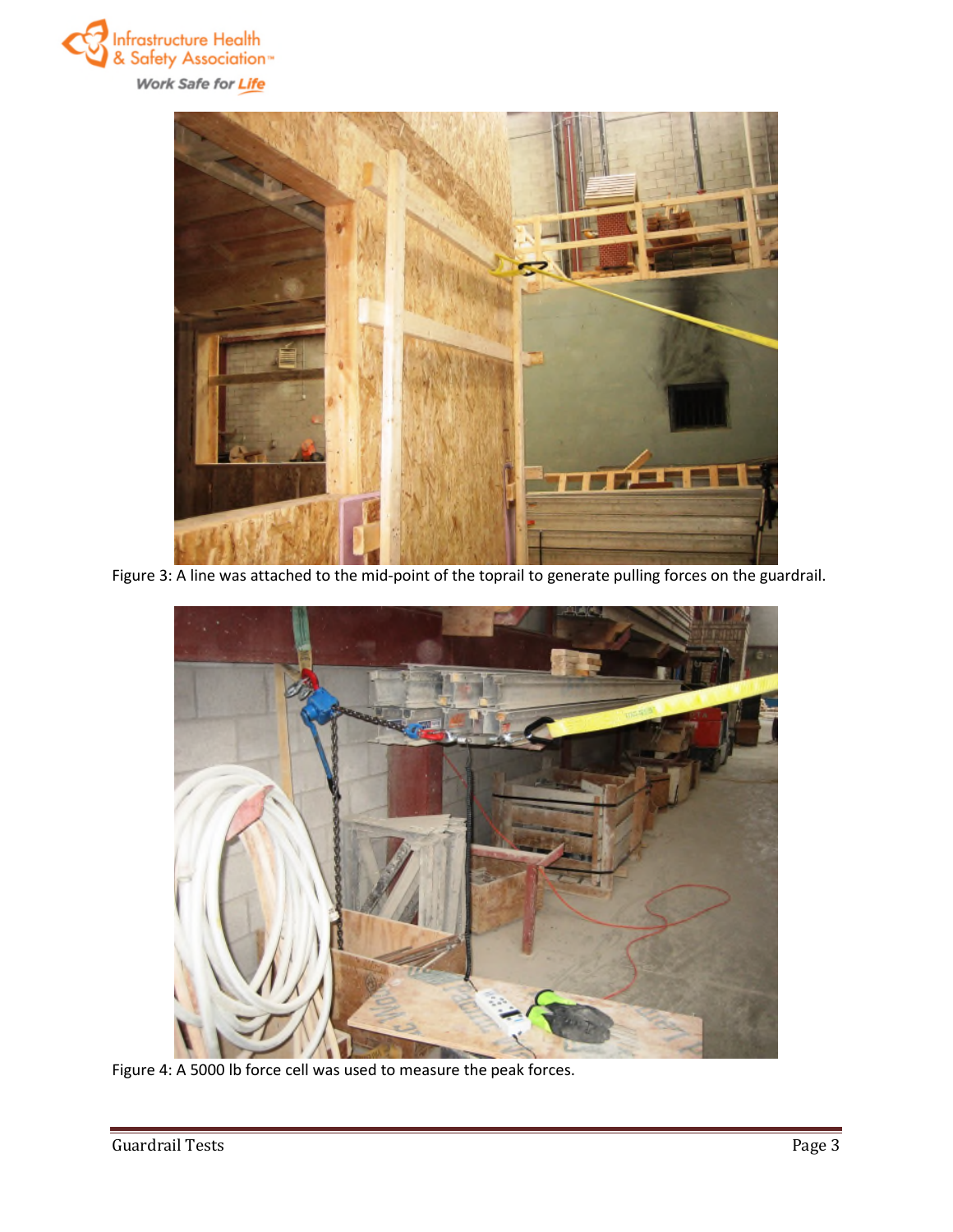



Figure 5: First trail - the post pulled out of the attachment point. Note the wrong installation of a 2x4 block at the bottom of the post. The maximum force was 306 lb.



Figure 6: Second trial – the post broke at the attachment. The maximum pull force was 256 lb.